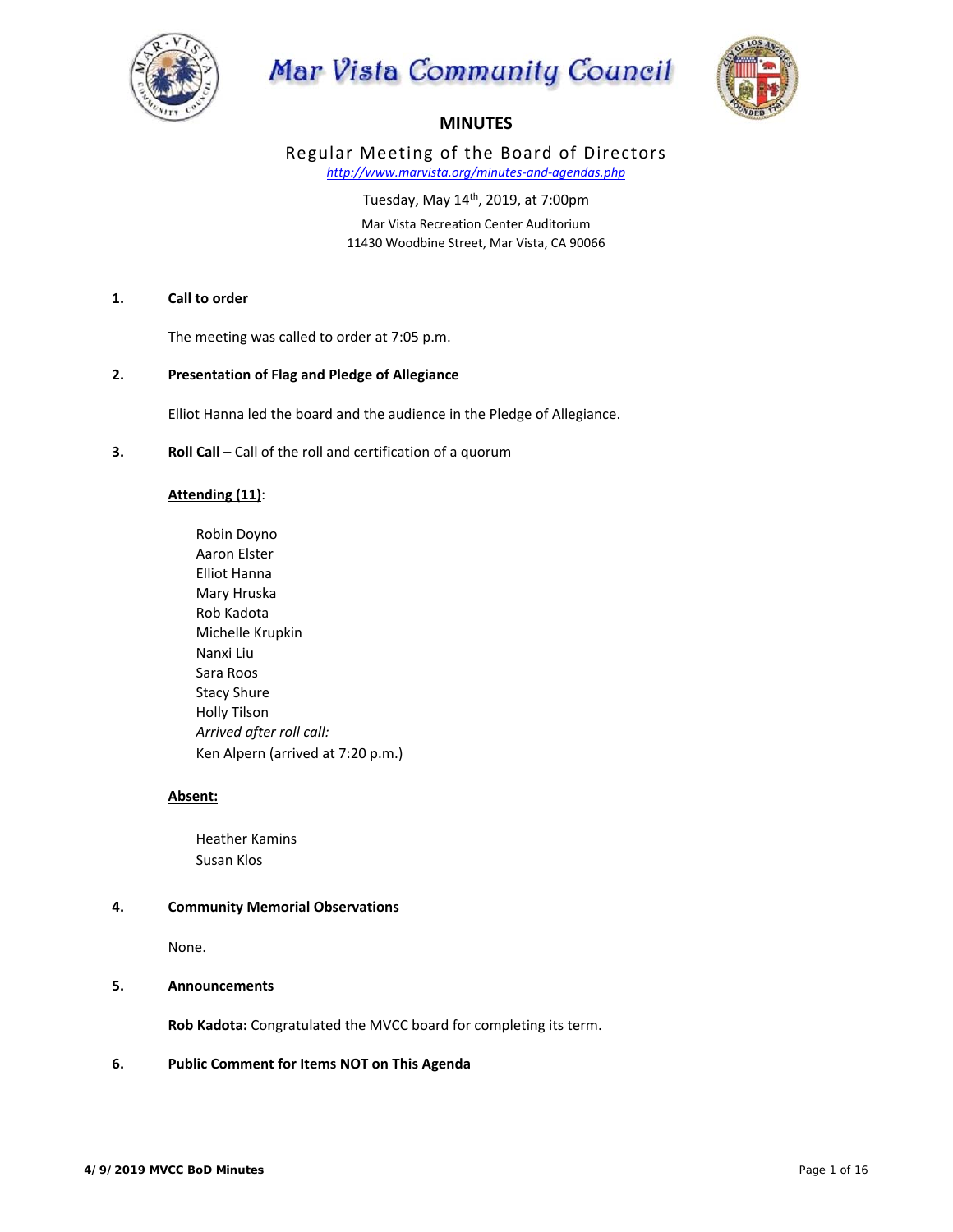**Beau Avril:** Said he has lived at 3227 Mountainview Ave for two years and he loves his neighborhood but he and his wife recently discovered that almost every other street in their area has been repaved but theirs. Their street has not been repaved in many years and is in terrible condition. He gave the board a report he created, detailing the poor condition of the street including photos of craters on the side of the street and sinkholes. He created a petition to have the street prepared that 36 of his neighbors have signed. He said he suspected the problem was the result of some sort of oversight. He has been communicating with Mary Hruska via email about addressing the issue. He asked the board to prioritize this issue. He is concerned the sinkholes causing driving issues and about the safety of the children who live and play in the area.

Hanna: Asked Krupkin to take that information Traffic and Infrastructure Committee meeting.

Krupkin: Said she would do so. She also said that the street was in her zone. She said that Avril had submitted a fantastic presentation and she seconded everything he said about the condition of the street. They have been working to try to bring the issue to the Bureau of Street Services and CD 11. She said it was a bizarre oversight especially since other streets in the area have been repaved multiple times. She agreed it was unsafe for the local children and she hoped they could soon resolve the issue.

 **Harriet Fisher:** Said she lives near Bau Avril and was at the meeting to support his effort to fix the street. She has lived in the neighborhood for decades and brought the issue to Avril's attention. Many streets in the area have been repaved, but Mountainview has not been repaved in decades and she believed it was time to finally fix it. There is a large sinkhole and she is concerned about cars falling into them.

# **7. Ex‐Parte Communications and Conflicts‐of‐Interest ‐ Each board member shall declare any ex‐parte communications or conflicts‐of‐interest pertaining to items on or related to this agenda.**

**Aaron Elster:** Said he had no conflicts to report.

 **Robin Doyno:** Said he had discussions about agenda item 12.2 with other board members but had no conflicts of interest to report.

 **Stacy Shure**: Said that in her role as a PLUM committee member she had multiple conversations about the Mitchell apartments (Agenda Item 15.1) with the developer, their representatives, the tenants, attorneys for the tenants, Council Member Bonin's office, lawyers, the Department of City Planning, the Department of Housing during her consideration of the permit application and in her role facilitating protecting the current tenants' rights. Regarding the Palms and Sepulveda development (Agenda Item 15.2), she and Alpern have had two meetings, representing PLUM, with the developer's representative.

 **Hruska:** Said she'd had discussion with board members about both the Mitchell and Palms developments, the clean energy motion (Agenda Item 15.5) and a few funding motions.

 **Kadota:** Said he had discussions about the election newsletter (Agenda Item 12.2) at the executive committee meeting.

 **Hanna:** Said he had conversations with board members about agenda items 15.1, 15.2, and 15.5 but was careful never to violate the Brown Act in his communications.

Sara Roos: Said she had no conflicts to report.

 **Nanxi Liu:** Said she had conversations with board members and stakeholders, including a candidate, about agenda items 12.2 and 12.8.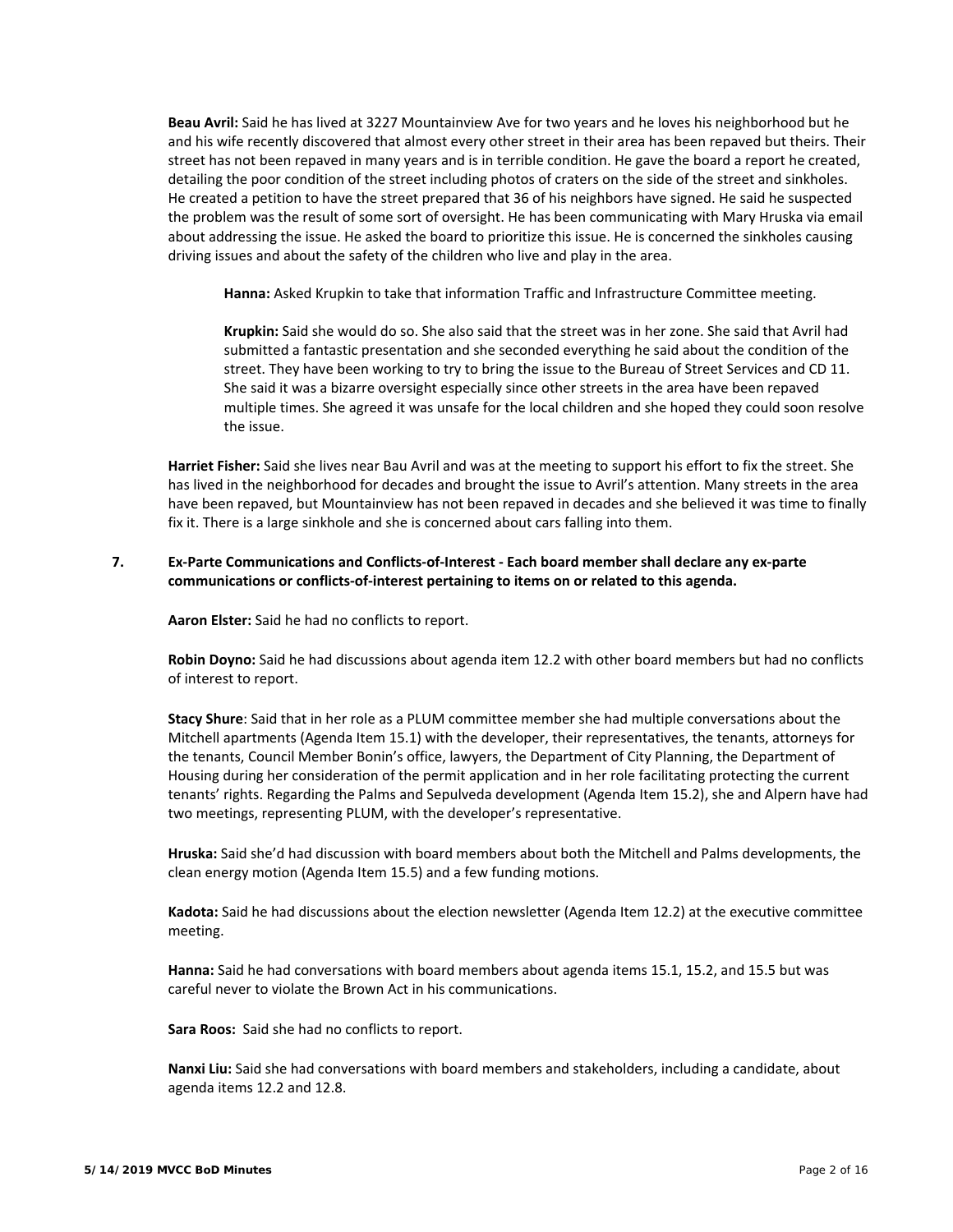**Michelle Krupkin:** Said she had conversations with board members, stakeholders and committee members about agenda items 12.1, 12.2 and 12.4.

 **Holly Tilson:** Said she has had conversations with board members, stakeholders and committee members about all of the funding motions and the Mitchell apartments.

#### *Ken Alpern arrived during discussion of Agenda Item 8, at 7:20 pm.*

## **8. Adoption of the Agenda**

 *Roos moved to hear agenda items 15.3, 15.4 and 15.5 before Item 11, Special Items. She said the items were time sensitive due to the planning commission meeting scheduled for the next day and she believed they were not difficult issues. There was no second and the motion died.* 

 *Kadota moved to hear agenda items 15.3, 15.4 and 15.5 before the excluded items on the consent calendar. Elster seconded.* 

#### *VOTE:*

**YES:** Doyno, Elster, Hanna, Hruska, Kadota, Liu, Roos, Shure, Tilson

**ABSTAIN:** Alpern, Krupkin

*The motion passed with 9 votes*

*Without objection, the agenda as amended was adopted.* 

## **9. Approval of Minutes – Approval of the minutes from the most recent regular meeting(s) of the Board of**  Directors.

 **Shure:** Pointed out that a word was missing on page 7. It should read "Said the developer" in Ms. Shure's comments.

**Hruska:** Said that item 10.3.3 that the spelling of Westside Rack should instead read "WRAC"

**Kadota** moved to approve the minutes as corrected. **Hruska** seconded.

*Without objection the corrected minutes were approved.*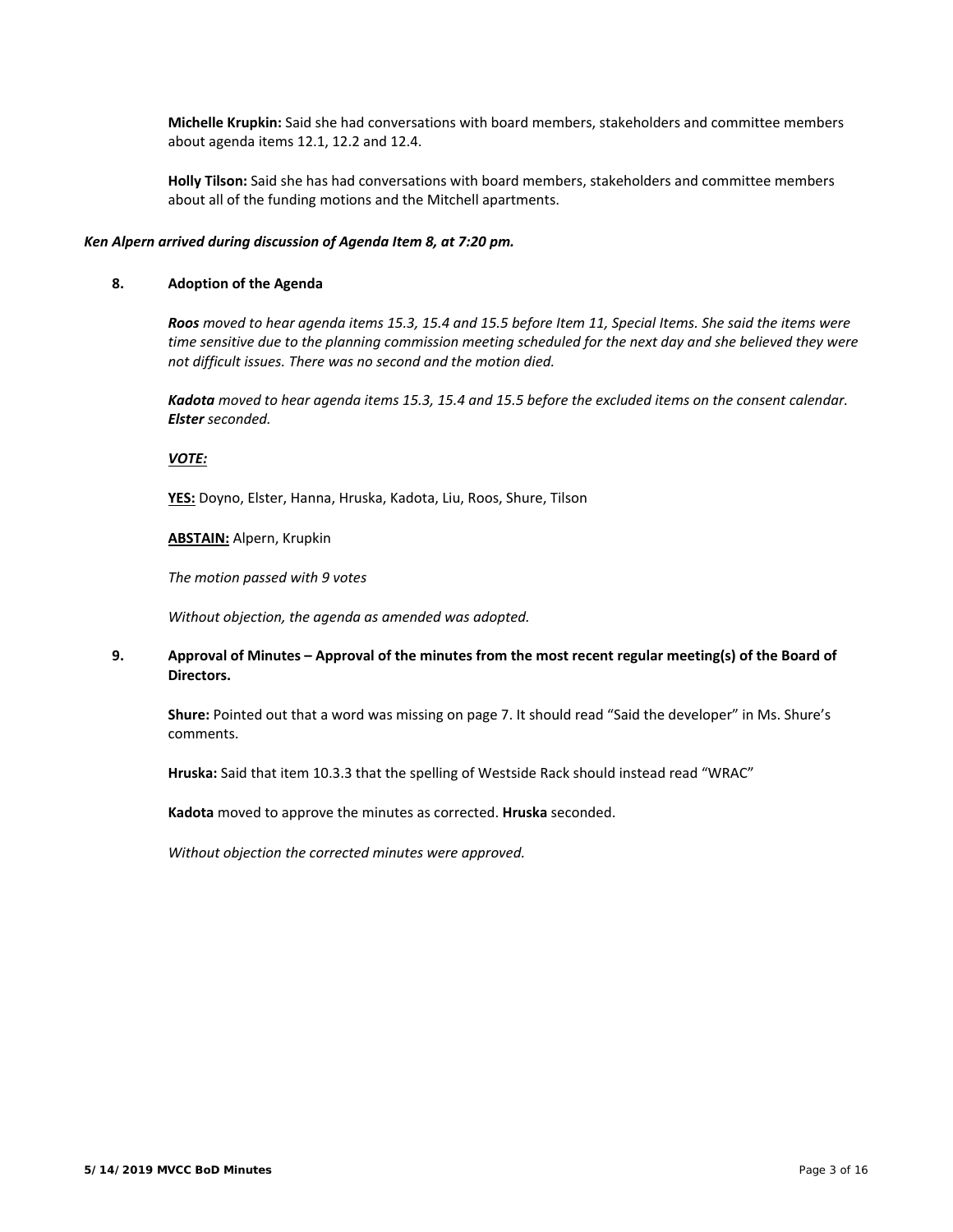## **10. Reports**

**10.1. Elected Official and City Department Reports** 

 **Hannah Levien, Field Deputy Mar Vista and Del Rey for Councilmember Mike Bonin's office:** She had a few announcements:

‐ Per the MVCC's request the CM's office has secured LANow shuttles for the upcoming neighborhood council elections for Mar Vista, Del Rey, Palms and Venice. The shuttle will be available from 10am to 6pm. There will be a promotional code that she will send to the MVCC.

**Tilson:** Said that Alec told her that the shuttle service would start at 9:30 am on their election day. **Levien**: Said she was told 10 am but that she would get confirmation on the official start time but that she was sure it stopped at 6 pm.

Krupkin: Said, just to clarify, that LANOW has a total of three shuttles that they will be splitting between three neighborhood council areas. **Levien:** Said she thought there were more shuttles, but she would look into it.

Hanna: Said that he did not remember MVCC requesting this service and asked who did. **Levien:** Said the request came from the community and asked if Hanna wanted her to find out who officially requested it. **Hanna:** Said that he did want her to find that out.

- On April 16<sup>th</sup> City Council passed the Clean Money initiative for candidates running for city council. This added an amendment to a prior City Council ethics motion, which lowered the threshold the amount of funds candidates have to raise before they can qualify for the matching funds program.
- The Mayor released his budget back in April. CM Bonin sits on the Budget and Finance Committee and has a pretty big hand in determining what changes were made. One of which was an additional \$2 million allocated to the Bureau of Street Services' pavement restoration program

# **Joseph Galloway, Westside Deputy District Director for Councilmember Paul Koretz's office:** He had a few announcements:

- ‐ He introduced Elizabeth Garcia, their office's new field representative for Mar Vista. He will be moving to Century City and Cheviot Hills.
- LADWP is doing a construction project on Sepulveda and Venice called the Sepulveda-Venice Water Pipeline Connection. Traffic lanes and parking will be restricted on Sepulveda during the construction. Temporary tow‐away "no parking" signs will be posted as needed. Northbound Sepulveda will be reduced to one lane from 9 a.m. To 3 p.m. Two lanes will be open at all other times. Eastbound Venice will be reduced to one lane from 9 a.m. To 3 p.m. Three lanes will be open at all other times and no right turns from Venice Boulevard runs on to Bentley Avenue. Please contact their office if there are any issues.
- ‐ The councilman is asking for constitutes to reach out regarding SB 50, a bill which would override local jurisdictions for zoning. This could result in high rises in single family neighborhoods. The councilman is against the bill and hoped that local community will let the state assembly and senate know that they do not support this legislation.
- Senator Kamala Harris is working with their office to have a joint town hall around June  $27<sup>th</sup>$  in the Pico-Robertson area.
- Their office is having discussions with the Bureau of street services about repaving Sepulveda Blvd from Venice to Pico.

# **Ami Fields‐Meyer, West Area Representative for Mayor Eric Garcetti's office:** He had a few announcements:

‐ At the end of April, the Mayor announced LA's Green New Deal. They are working toward a **Garcettia**  announced LA's green new deal. They are working toward a zero-carbon electricity grid. They plan to to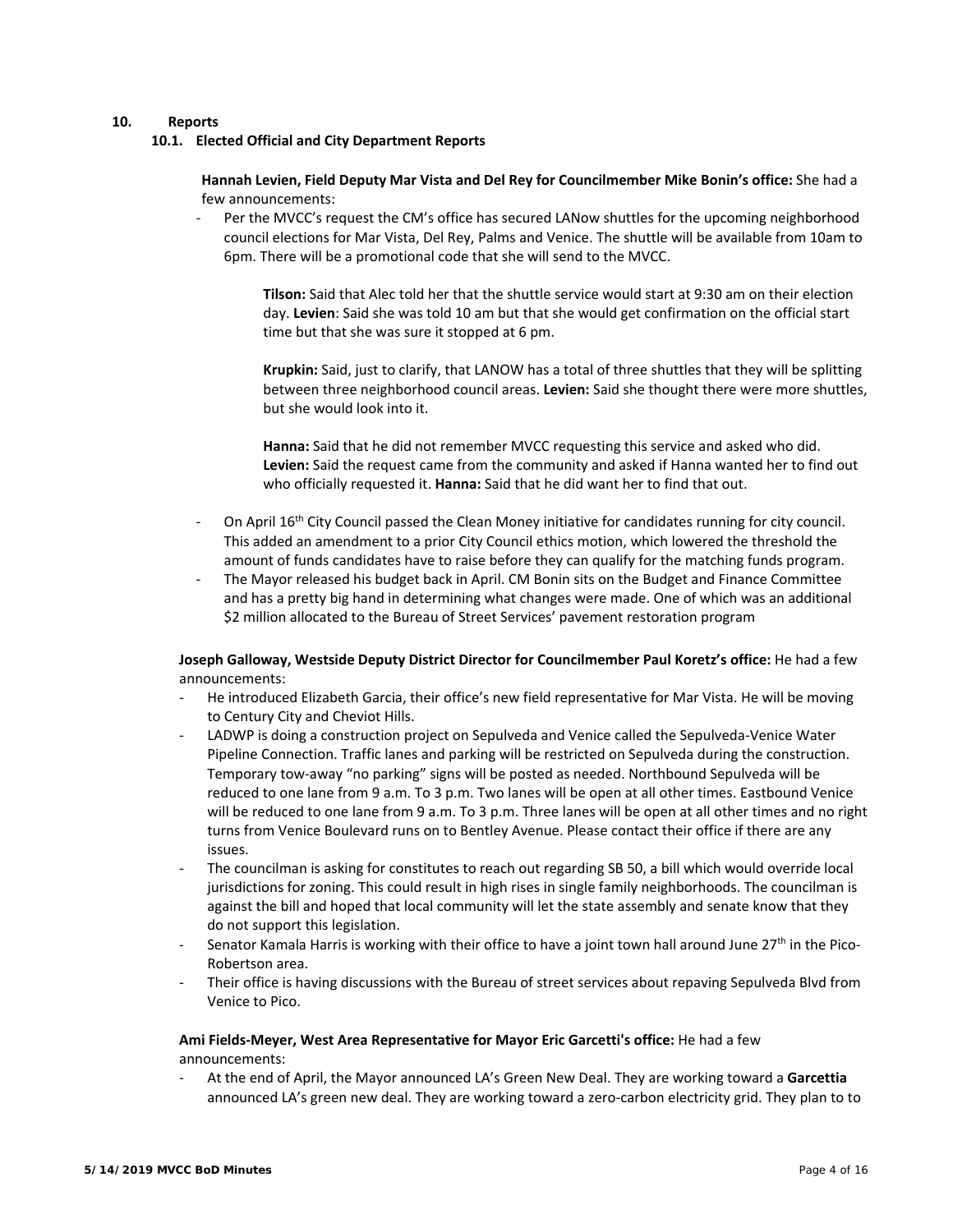create a job cabinet to bring City and labor and educational leaders together to create 300,000 in green jobs by 2035. The Green New Deal is a critical piece of the Mayor's vision for LA's infrastructure.

- The City has a summer program called the Civic Youth Leadership Academy that they run in coalition with neighborhood councils and DONE to tach and train youth leaders from the age of 14 to their early 20s.
- The census process is about to begin. Since the census is deeply tied to equity issues the City is working to have a census access kiosk – a location for people to troubleshoot their issues in various parts of the community.

*Hanna moved to hear item 11 first in order to accommodate City Controller Ron Galperin schedule.* 

*Without objection the item was moved first.* 

*After Agenda Item 11, all the of the consent calendar items were pulled so the board heard items 15.3, 15.4, and 15.5 as approved in item 8.* 

*After 15.5, Shure moved to hear item 15.1. Hruska seconded.* 

*Without objection the item was moved.* 

*After 15.1 just Tilson gave her Treasurer Officer Report to help inform the board's Consent Calendar votes, after which the first few consent items were heard before the meeting's hard stop at 9:30 pm.* 

# **\*\*\*FOR FORMATTING PURPOSES, THE MINUTE TAKER HAS LEFT THE ITEMS IN AGENDA IN THEIR ORIGINAL LISTED ORDER\*\*\***

#### **10.2. Officer Reports**

**10.2.1. Chair** – Elliot Hanna

None.

**10.2.2. 1st Vice‐Chair** – Rob Kadota

None.

10.2.3. 2<sup>nd</sup> Vice-Chair - Mary Hruska

None.

10.2.4. **Secretary** - Sara Roos

# None.

## **10.2.5. Treasurer** – Holly Tilson

Said that in the office category of their budget they had \$3,480 left in routine expenses - they allocated \$11,719 and spent \$7,835. Minus what she anticipated paying in routine expenses for the rest of the year there is about \$400 left for office expenses. But if they need extra money for office expenses, they can put off paying \$1,200 rental for the Farmer's Market which can wait until the beginning of the fiscal year.

In the elections category they allocated \$7,600, they spent \$736, and \$6,864 is left unspent. The newsletter motion in the Consent Calendar is for up to \$8,000. But she submitted that motion before any quotes were actually obtained for the newsletter. She had since learned that an eight-page black and white newsletter would cost a maximum of \$6,240. With this new quote, if the newsletter is approved that leaves enough money for the motion for \$500 for lawn signs that Doyno requested. In outreach category they allocated almost \$16,000, they spent \$11,000 and \$3150 is left. The categories were \$750 for the homeless brochures, \$500 for town halls, \$500 for data entry, \$400 for miscellaneous, and \$1,000 for bikes. They have a previous motion to use \$2,000 to replace the stolen property they lost. So by her estimates there was about \$1,150 in outreach left. In regards to the Art Walk NPG motion, they already allocated that money as printing and the NPG paperwork is completed and submitted. There is one more block that there has not been a motion for nor has any paperwork been submitted. They could potentially use the other \$1,000 for the Bicycle safety cards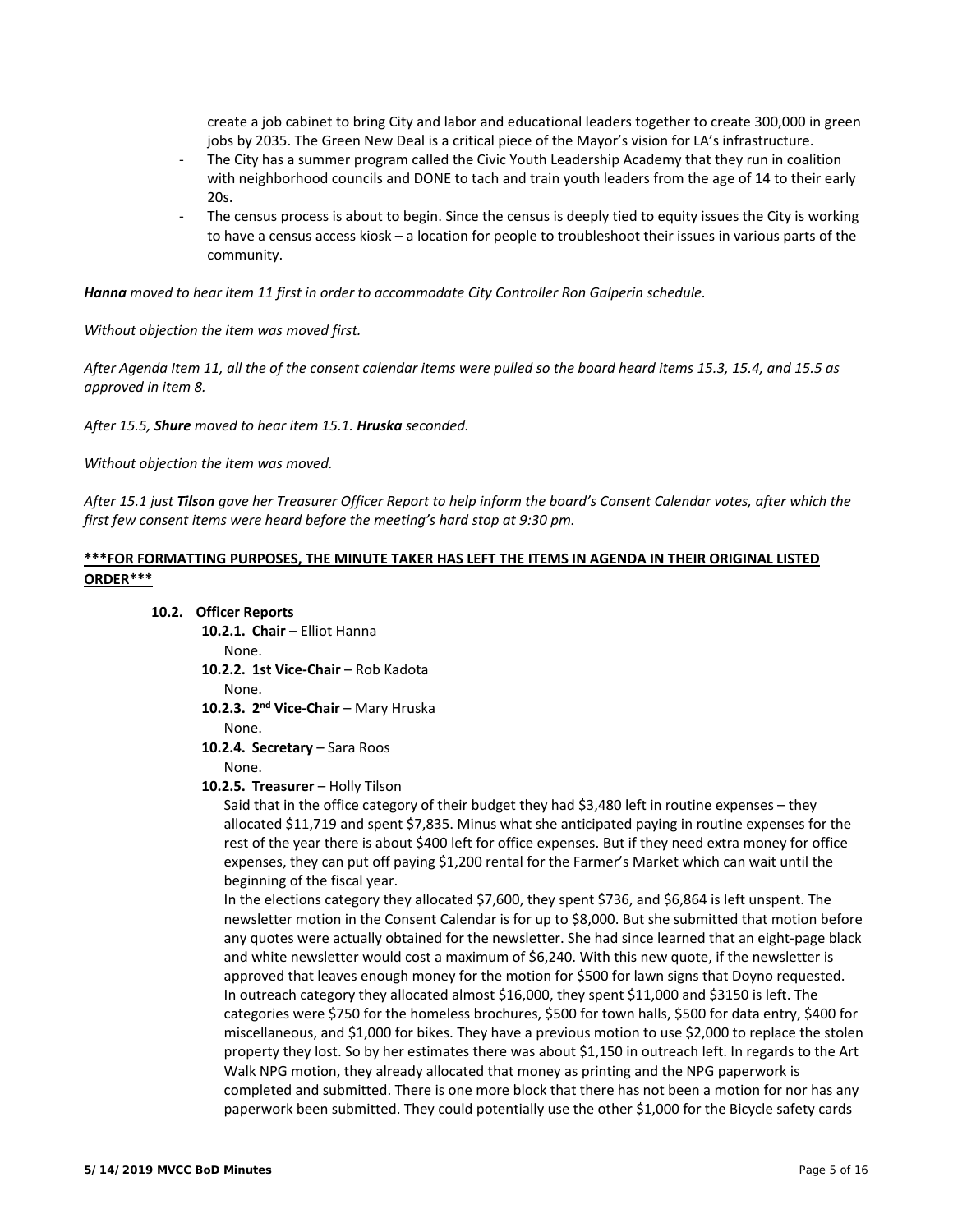that did not make it onto this agenda. She also had a new motion for \$500 for miscellaneous outreach expenses and they already have a line item for \$400. The Green Tent has requested for some supplies and that \$500 for miscellaneous could cover that.

The NPG category allocated \$6,845, spent \$3,648 and there is about \$3,200 left. Coffee with a cop for \$300, certain refreshments for \$300.

In Education Arts and Culture there is \$1,500 unspent. Great art showcase has \$500 unspent. Homelessness issues has \$750 unspent. The \$500 on this agenda for the graffiti wall could come out of the \$2,000 that is already a line item, but that NPG is not signed and does not have a letter of declaration with it. There is also a proposal to hold kid's activities at the firehouse but an NPG was never submitted. There is another NPG for Movie Madness for \$3,600 but she did not think it was signed, so that needs to be completed. The new motions on the agenda include \$5,320 of items that are not a line item.

#### **10.3. Zone Director Reports** ‐ None

**10.4. Committee Reports** ‐ None

## **11. Special Orders**

**Presentation from City Controller Ron Galperin ‐** *Mr. Galperin serves as the elected watchdog for L.A.'s taxpayers. He oversees more than 160 employees conducting independent audits, managing the City's payroll and disbursements, preparing reports on the City's finances, pursuing waste and fraud, providing information about the City's finances and operations online, and focusing on modernization, management and metrics. Galperin launched ControlPanel.LA, an open data portal featuring the City's checkbook, details on the goods and services the City buys, assets and liabilities, employee compensation, operating indicators and more. Under Galperin's leadership, the Controller's office has issued audits focused on improving the efficiency and accountability of City government and on delivering quality City services. Galperin brings more than 20 years of experience as a transactional and litigation attorney and small business owner. He received his J.D. from Loyola Law School in Los Angeles and his undergraduate degree from Washington University in St. Louis.*

 **Hanna:** Introduced Mr. Galperin. Hanna said he had been trying to arrange for Mr. Galperin to come speak to the MVCC for several months and was very happy and excited to have him at the meeting. He thanked Galperin for coming.

 **Galperin:** Introduced himself. He said his job as City Controller was to be the watchdog for the people's money. He wanted to share a little about the work of the controller's office and the tools they want to make available to everyone, both on the MVCC and the general public, so they can all hold the city accountable. The Controller's office does payroll for the city, distribute checks for all the goods and services the city buys, prepares financial reports, gives advice to departments, financial and performance audits and reports, and financial forecasting in advance of the budget. Galerpin came into office 6 years ago. Before that he was a Neighborhood Council Budget Advocate and a chair to two city financial commission.

 He led a presentation, with a power point slide show, about his guiding principles as Controller: the "Three Ts" – Transparency, Trust and transformation. His goal is to make LA one of the most transparent cities in the US when it comes to their finances. When he started LA was ranked as one of the least transparent cities, now it is one of the most transparent and has won awards for its transparency. He said that transparency is an important way for the city to build trust with the community so that they can be sure the City is spending the public's money wisely and fairly.

 Galperin said that everything was rapidly changing because of technology so it was important for the city government to keep up. His office has been working on technology to help the city keep up with needs of the constituency. He showed their office's website: LAController.org where the public can see exactly how the city spends all of its money. On the site's Control Panel the public can access the city's financial data catalogue including payroll and all of the city's purchases. Citizens can see who has already viewed these data sets and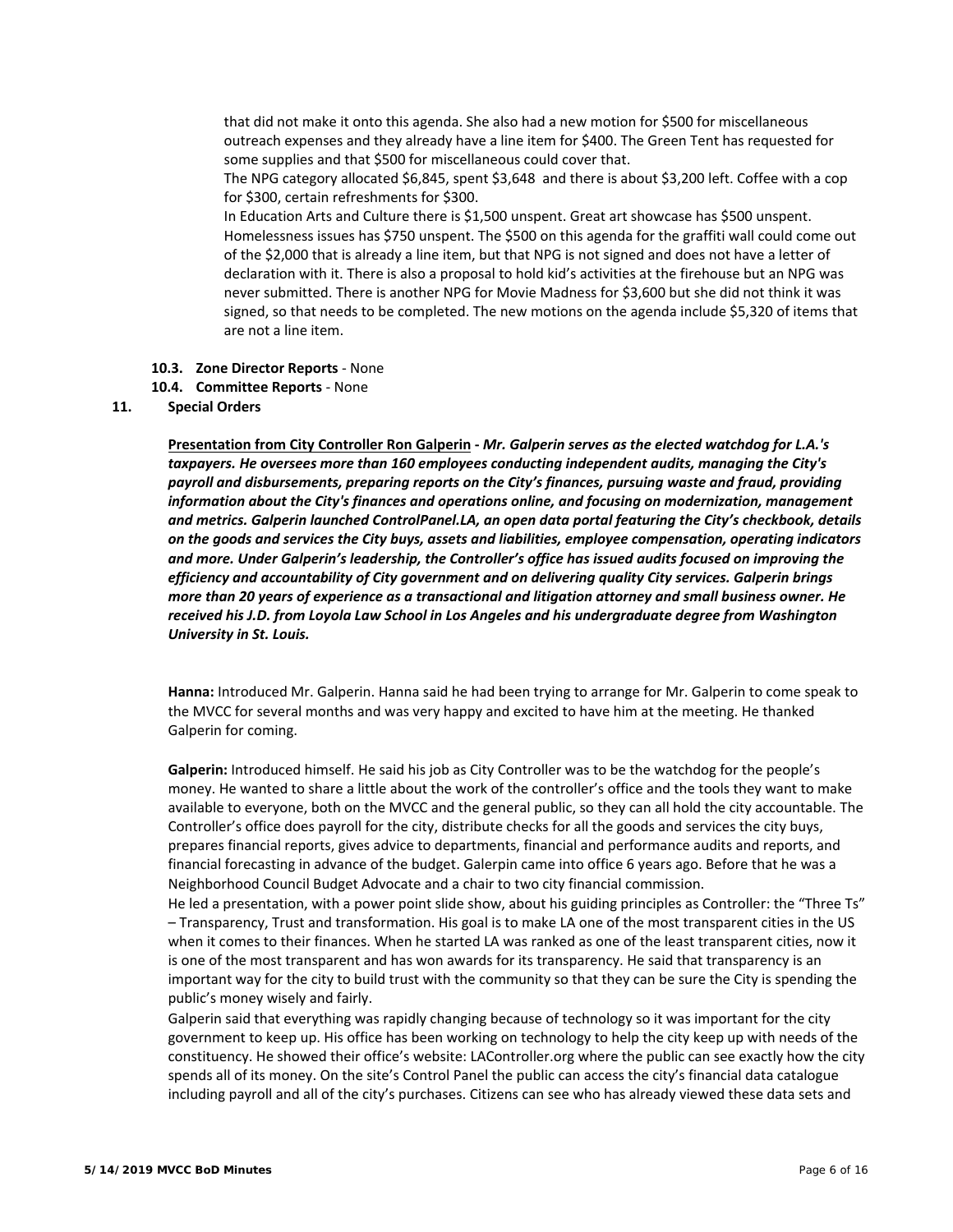download and share the data sets themselves as all the information is public. Every payment the city makes is searchable and downloadable from the site's Checkbook LA portal.

 The website has datasets on the around 800 Special Funds that the city has. In real time citizens can see all of the accounts with 40 columns of data including the cash balance, available balance and uncommitted balance. Each data set also has the name and contact information for those responsible for each special fund account. There are also links to relevant council files and governing documents regarding each of the special funds. These tools allow the public to hold city officials and representatives accountable and empower the public to influence policy and be a part of the budget process. In this way the controller's office can help turn the public into citizen advocates.

 Galperin went over several examples of different audits and reports that his office has put out. They try to cover as many different departments as they can. In addition to their own initiative his office also takes recommendations from Neighborhood Councils on what to study. Several of the audits have allowed them to facilitate identify issues and effect change in many different departments. He also showed the Mayor's Dashboard where the public can track metrics about whether the Mayor, and the city as a whole, is accomplishing their promised goals regular basis. He also showed the mapping feature of the website where one can look up where all key things are located in LA – such as affordable housing units, oil and gas wells, the property the city itself owns, incidents of reported domestic violence, Cannabis businesses that are paying taxes, resources for the LGBTQ community, etc. He also showed an interactive dashboard for the annual financial report from the city.

 Galperin went over an example of how he used this data to achieve results. He did a report of Street Damage Restoration Fees – Fees paid by utility companies when they cut into the street to compensate for the damage caused. Previously the city was only receiving about \$7 million a year in those fees. Using this data he worked with the City Council to work on this issue for four year and now they are collecting around \$70 million a year from those fees. They also created new rules for various special funds so that the requirements are not so restrictive that the funds can never actually be spent.

Galperin thanked MVCC and the public for their time and asked if they had any questions.

Kathryn Wheeler: Asked about the color labeling on the Mayor's dashboard. She asked it red meant that they had underspent or overspent. **Galperin:** Clarified that this particular dashboard measured the metrics of the City's performance, not its spending – items were in red if the city had not performed as promised.

Kalani Whittington: Said that she had been doing some research on affordable housing in the area. She has been told that often affordable units are taken before the building is even officially open. She asked Galperin if the controller's office had any way to enforce that units that are supposed to be affordable are actually being rented at affordable rates. **Galperin**: Said his department does not enforce that but that they have written a number of reports in which they have called into question the variety of ways that the city supports the affordable housing, including an audit of the actual number of affordable units in the city. One huge issue is that there is not a good system in place to make sure "affordable units" are actually being rented at affordable rates. So, that is something his office is studying. They are working on several reports on the subject right now, so he told the public to watch out for those.

Hruska: Thanked him for their audit of affordable units created by density bonus ordinance SB 1818, the MVCC referenced it in their initial input document for the Department of City Planning. She highly recommended that everyone in the community read it. The report audited how many units were created as a result of the ordinance – which was only around 329. She said the audit was also like a primer on density bonus ordinances in general. The MVCC would like create a joint initiative between the MVCC, the controller's office and maybe the Council District's to address what special funds that pertain to Mar Vista that they could try to release. **Galperin:**  Said this would actually be very easy. In the data base, special funds are organized in relation to subject matter and geographic location. His office could guide the MVCC through searching through both of those categories to find their funds.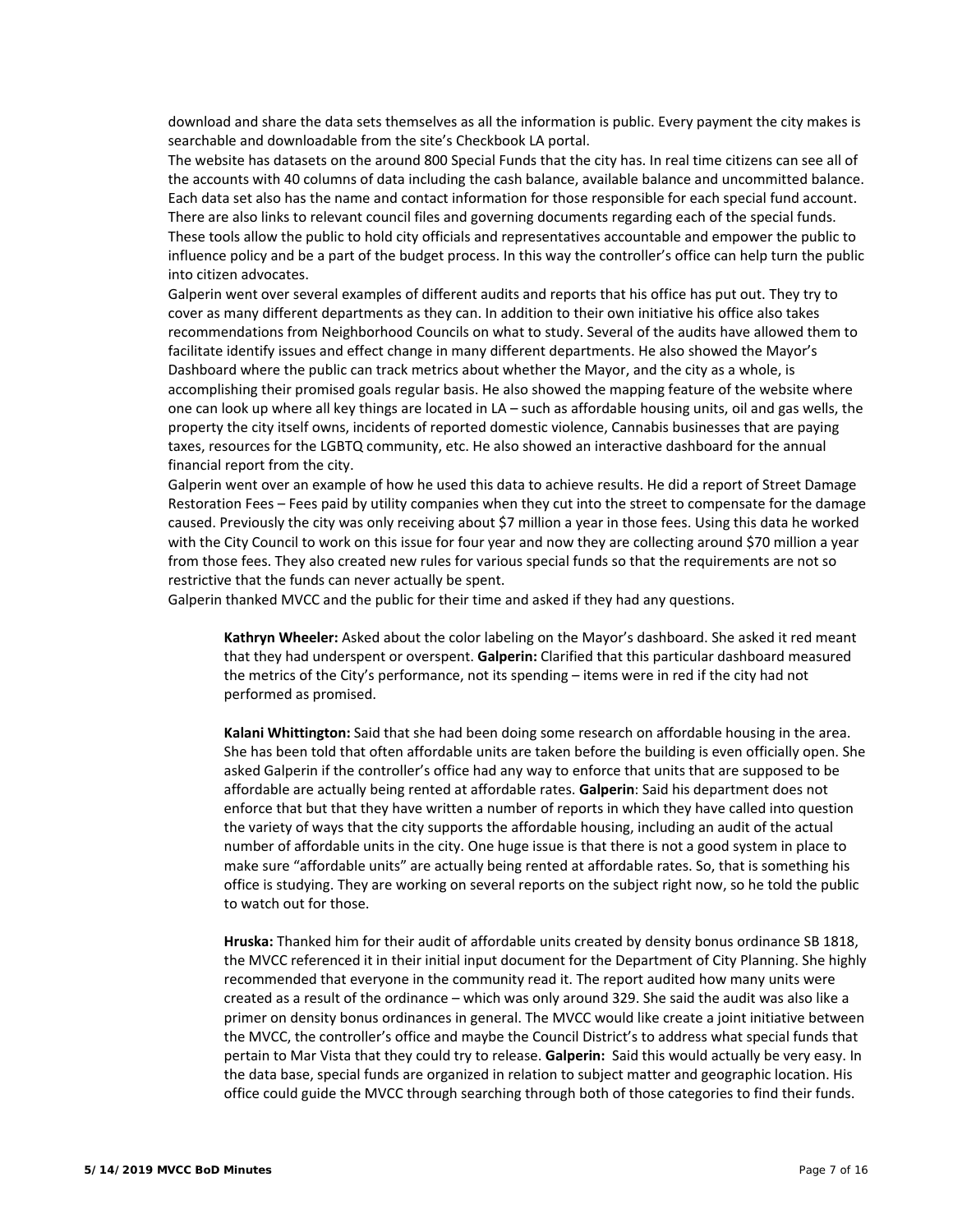Bau Avril: Said he was very impressed with the data visualization. He asked, in relation to the additional funds the city now has from the Street Restoration fees, how to keep the city accountable for using that money for street repairs in a timely and fair manner. He also asked if there an effort to innovate the rest of the city in terms visualization. **Galperin:** Said that there is a lot of new software that the city is applying, in particular the Bureau of Street Services. His department is also working with BSS in terms of what can be done to best visualize that process on an ongoing basis

Shure: Thanked Galperin for coming. She asked if the city was tracking the number of RSO units being currently removed and the fees that are being paid to remove those units. **Galperin**: Said that a report for tracking those units and the fees paid to remove them is on his list for audits to get done this year.

Josh Nadel: Said he was a CPA candidate. He asked what percentage of special funds were complicated and inaccessible because of specific legislative issues. **Galperin**: Said that many special funds have odd, specific rules that can make it difficult to spend those funds. So his office makes recommendations on which funds should be moved, which should remain where they are and which can be added to the general fund.

o **Alpern:** Asked if there had been an audit on the Vision Zero funds. **Galperin:** Said they currently working on a report on at traffic related injuries and fatalities, which includes Vision Zero. They have also been looking at how number traffic tickets being issued has significantly dropped in the last few years – which means either everyone is driving really safely or "there are some questions that have to be answered.

Krupkin: Asked if there was any effort to restore the emergency management and evacuation and staffing of fire department budgets to pre‐financial crisis levels. She also asked about the maintenance of evacuation routes like Venice, which are experiencing gridlock due to road design. **Galperin:** Said that funding for the fire department has improved significantly in the past hew years, which can be tracked on their website. They have also sought out grant money for equipment, but the current presidential administration has not been approving many grants to the City of Los Angeles in general. Finding funding for the department remains a challenge, especially with the need for new technology such as 3D building mapping and fire‐predictive analytics. They have also worked on how a fire department can most effectively bill an insurance company to get them to pay for more services, although that remains on ongoing challenge. As for emergency management, they helped developed the new Shake LA app which gives its users a 30 second warning before an earthquake hits. As for the evacuation routes, gridlock is an ongoing issue.

**Doyno:** Asked about the issues with the DROP program. Galperin: Explained that the DROP program allows for city employees to semi‐retire and work for up to 5 years while still receiving a salery and what you would have gotten from your pension accrues into a bulk payment that they can get when fully retire. This program was an incentive to keep experienced staff working for the city longer. There has been some controversy about the program as some perceive it as "double dipping." There have been a number of audits of the program. What concerns him, is the number of people in the DROP program who end up being on workers comp for an extended period of time. They are looking into how to more readily prevent and treat workplace injuries.

Roos: Asked about the "teeth" of the reports – what power do they have to address the issues raised by the reports. What power does his transformative power does his office really have? She also asked about the breakdown of his staff – are they more programming-focused or is it mostly CPAs? **Galperin:** Said the nature of the controller's office is changing. It used to just consist of accountants but now he needs people who understand systems, programming and technology. As for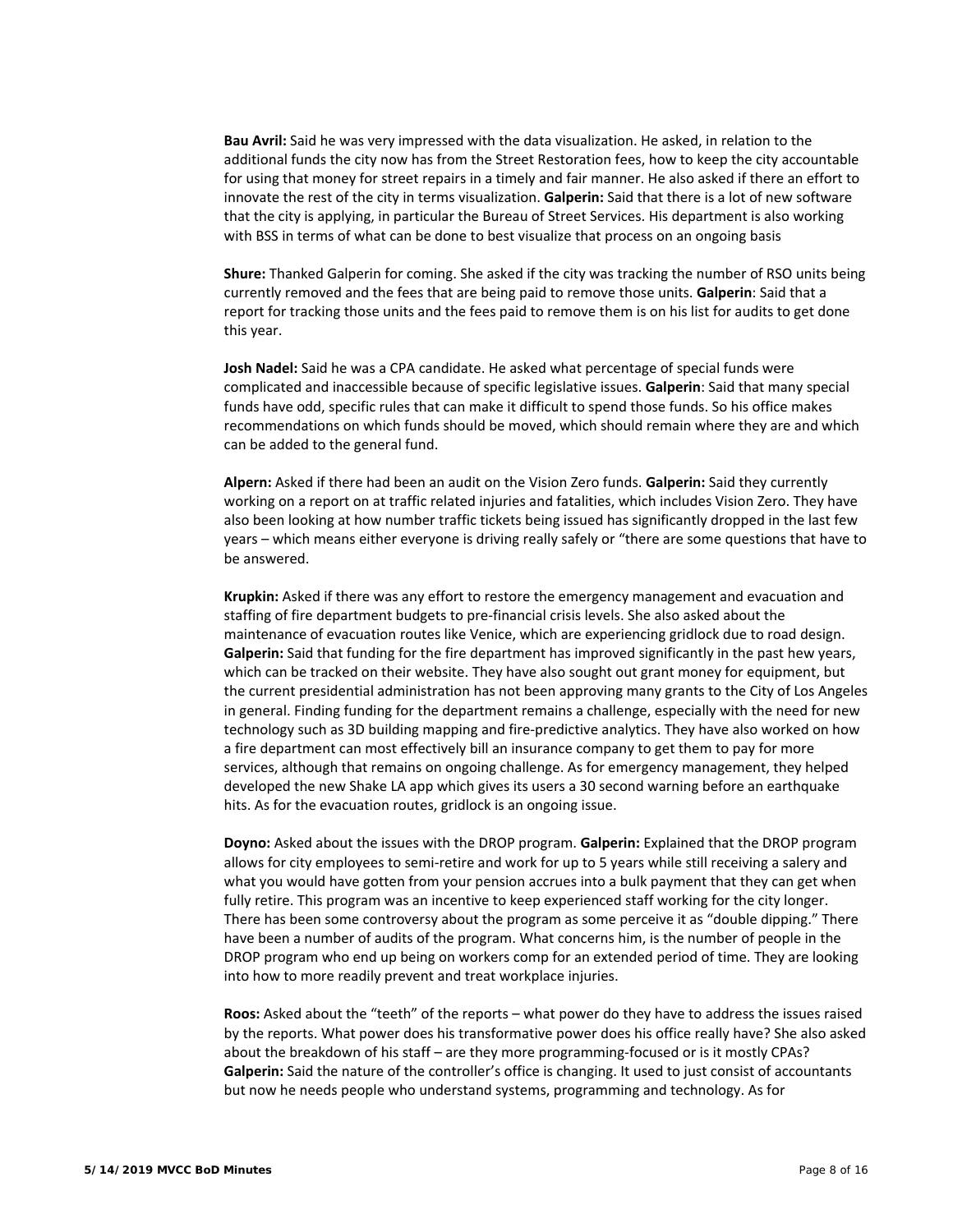transformation, the power of his office is in often persuasion and collaboration, and in some cases embarrassment. He uses his information to pressure other departments into making improvements.

Hanna: Thanked Galperin for teaching them how to be proper stewards of the City's public funds. He said that Galperin is the first former member of a LA Neighborhood Council to be elected to a city‐ wide office.

## **12. Consent Calendar – The Consent Calendar is reserved for items deemed to be routine and non‐controversial. Any board member may pull an item or items for further discussion.**

 **Hanna:** Asked if anyone wanted to pull a Consent Calendar item. o **Krupkin:** Pulled items 12.1 and 12.3 o **Hanna:** Pulled item 12.2 Tilson: Pulled the remaining Consent Calendar items.

**12.1. [FUNDING][ExFin] NPG for "Spring Movie Madness" – Discussion and possible action regarding a Neighborhood Purpose Grant (NPG) application in the amount of \$3,600 to fund four movie screenings at Beethoven Elementary School.** 

The Item could not be considered because the paperwork was not signed.

**12.2. [FUNDING][Tilson] Election Newsletter ‐ The Mar Vista Community Council approves an amount not to exceed \$8,000 for a "Meet the Candidates" newsletter plus distribution and other costs related to advertising the election.** 

 **Tilson**: Said this motion came about at the most recent Exfin meeting. She voted for a newsletter and Kadota and Hanna voted against it. So, she submitted a director's motion because she felt it was important that some sort of newsletter go out before the election. Kathy Wheeler volunteered to put together a mock‐up presentation of the newsletter and she also got quotes from the distributer and the printing companies. There was a lot of back and forth with the city on whether they were coud do it or not. But Tilson said she knew the MVCC has done produced an election newsletter before.

*Tilson moved to approve the item. Roos seconded.* 

#### **Public Comment:**

 **Josh Nadel:** Asked who was in charge of distribution and what the distribution plan was in general. The amount of money does not seem large enough to cover enough newsletters for all of the voters in their neighborhood.

 **Whittington:** Urged the council to prominently display the newsletter on the website in order to reach everyone in the community.

 **Ann Bickerton:** Said that English is not the first language of many stakeholder in the community and she was concerned language access. She asked the board to consider adding a Spanish translation to at least the cover of newsletter to make it more accessible.

 **Vanessa Serrano, from DONE:** Said the newsletter was beautifully made and she thought it would be great for it to be out there. But she was concerned because there are some restrictions when in terms of funding any promotion of any political candidates. She wanted to make sure they proceeded with this in such a way that all the candidates were protected from violating those rules. Her advice to Holly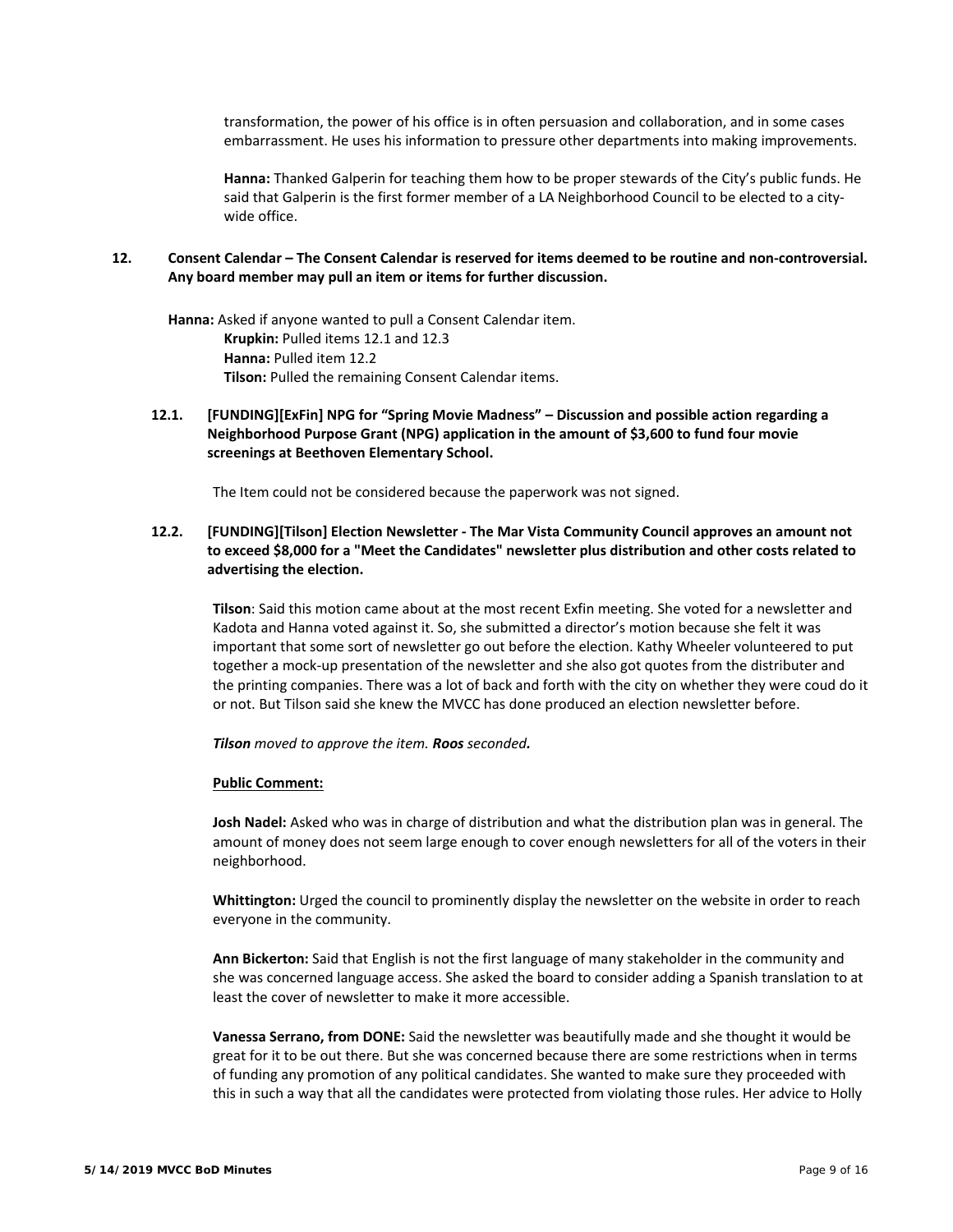was to talk to the city attorney about what exactly is allowed. Typically NCs are advised to just sent out general election information such as dates, times, location and a link to the City Clerk's website on the candidates allowed. She thought that maybe they could work with city attorney to produce both documents in the hope that at least one of them would be approved. The city has restrictions on mass mailing – anything over 200 is prohibited and hand deliveries count as mass mailers. She said can seek out more clarifications. She suggested tabling this until they talk to the city attorney after which they could address the issue at the special meeting planned for the next week.

 **Tyler Laferrier:** Recommended that in addition to physical copies they also send out the newsletter via whatever listserv the council has available.

 **Kathryn Wheeler:** Said that after the Exfin meeting she made a template for the newsletter, then contacted the distributer, printer and the city. She asked the city about using the and candidate statements from the Empower LA website. The City recommended contacting the candidates for their permission to the statement and photos. Wheeler said she got permission both via email and in person this past Saturday. She had not had any complaints from the candidates or any other stakeholders. She said she is all in favor of adding Spanish to the newsletter and her understanding was that it would be distributed via all of MVCC's social media in addition to the physical distribution. The distributer has been doing this for 12 years. He was confident he could distribute them to roughly 2,600 homes in the area, so no zone will be excluded. She talked to Holly and they are confident there is enough money in the budget for this. She said the city has approved it and nobody else has complained.

 **Mr. Wheeler:** Said already what is on the newsletter is already what is on the website. But, the newsletter would be a great outreach opportunity to reach more community members. It would allow a lot more stakeholders to be aware of the election. The city has encouraged the use of brochures as an outreach tool for NCs in the past.

 **Venessa Serrano:** Said that candidates have up to 10 days before the election to request changes to their bios, which is a concern of the city clerk in terms of a mailer of this nature.

#### **Board Comment:**

 **Hanna:** Said \$8,000 is a lot of money, but that is not his problem with this. His problem was that there is no news in this newsletter. He said that this was about using public money to promote candidates, including himself. He felt was inappropriate for the taxpayers to pay to promote his candidacy. He agreed with Serrano's suggestion to have a brochure with the election basics – time, location, date, etc. He feels the inclusion of candidate statements is inappropriate.

 **Shure:** Said she was a bit confused, she asked Serrano to clarify if this is something they are not allowed to do or if they just need a decision from the city.

 **Serrano:** Recommended contacting the city attorney for a newsletter/mailer because when mass mailers go over 200 because there are some legal issues to be aware of when using the city's money for that purpose. The newsletter would have the city's logo and the MVCC's logo. So she just wanted to make sure the city attorney approved it before they went forward with printing

**Tilson:** Asked if it just had the basic election info would be alright on the mailers. Serrano: Said the issue was the numbers of mailers (over 200) being paid for with public money that was the larger concern.

Alpern: Said he respect the large amount of work that clearly went into making the newsletter. But that since he has been on MVCC there have been many times where they have worked very hard on something, such as their bylaws only to have the City Attorney stop them. He has lost a lot of battles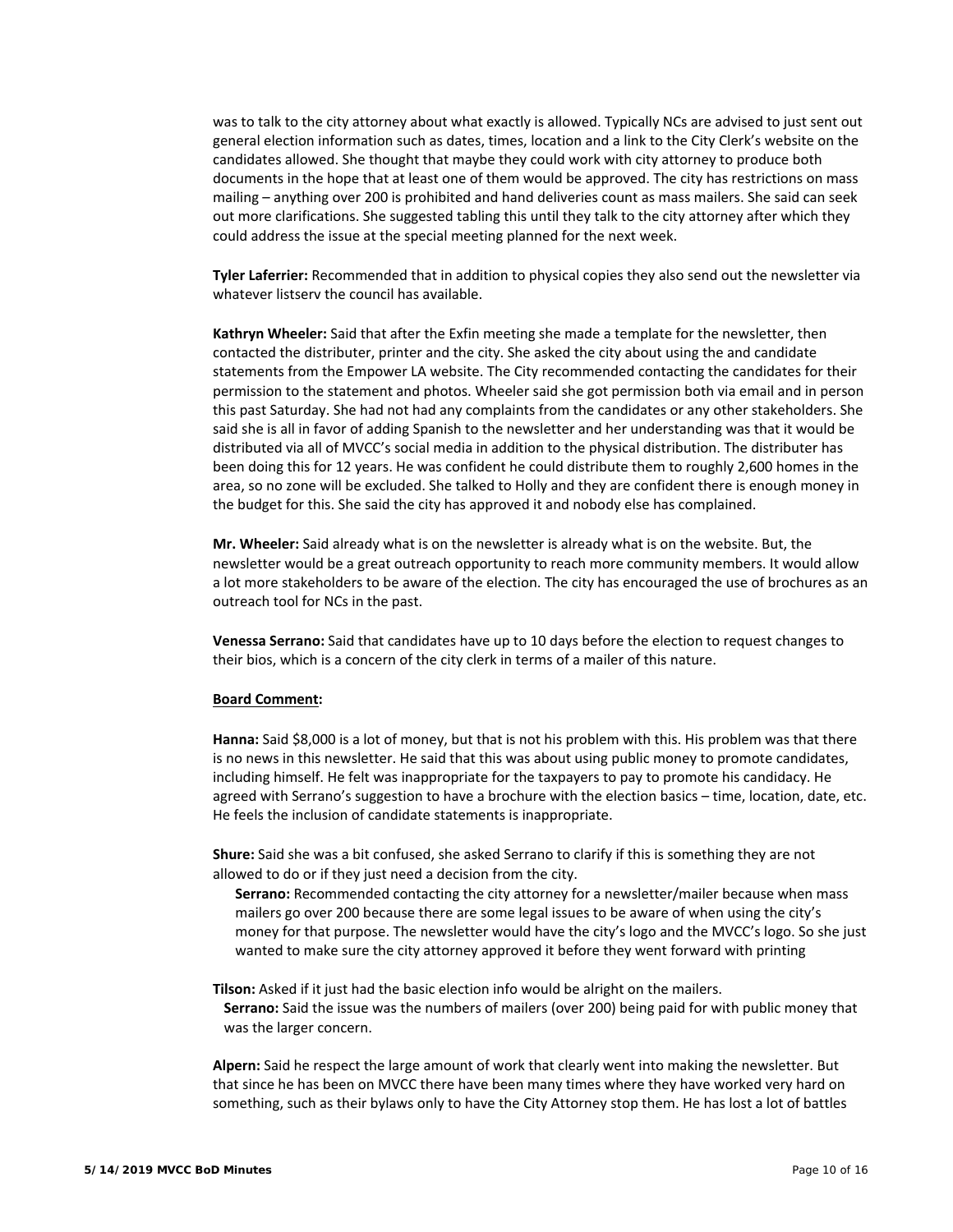himself on that front. He asked Serrano if the city would have a problem with the newsletter on the website?

 **Serrano:** Said that would be allowed. They could also drop some off at the Library. The biggest issue is the number of people it would be distributed to as a mailer**.** 

Liu: Thanked Kathryn for putting the newsletter all together so well in such a short amount of time. In her opinion, a lot of this discussion was theory crafting. She thought this was one of the best ways to reach voters. So, she proposed that the board should go ahead and approve the funding, move forward with planning to distribute them and deal with the city as they do so. She said there are plenty of cities in the world where tax payer dollars pay for candidate's campaigns and she thought that may actually be fairer as it could level the playing field if the candidates don't have to pay for their own campaigning.

 **Hanna:** Said he understands what she is saying about other cities, but that the MVCC was restricted to spending money on NPGs, outreach, and office expenses. So, the question is, is this an outreach expense or does it cross a line to promoting candidates?

Roos: Said she thought this is a fine outreach activity. Stakeholders come out of the woodwork during elections, so she thought it qualified as outreach.

Kadota: Said the MVCC has had newsletters like this in the past with candidate information. But he recognized that the concerns may be real with the city as policies and understanding involve. So he felt it was important to clear those hurdles with the city. He said that there would not 100% penetration in the neighborhood even with the distributer because of security door and locked doors. Some areas will get better penetration than other as a result. He said curious about the candidate order in the flyer. He asked if that was just the first people to email their info to DONE. He suggested listing the candidates alphabetically or in some randomize the order.

Serrano: Said that the candidates will appear in a different order on the ballot then they do on the website.

**Hruska:** Asked Serrano if the 200 limit applied to their newsletter if it was not actually going theough the mail but was rather hand delivered by their distributed.

o **Serrano:** Said that hand deliveries counted as mass mailers. **Hruska:** Asked if that applied to any and all MVCC mailings. **Serrano:** Said it did. **Hruska:** Asked if they could distribute over 200 if they got approval from the city. **Serrano:** Said yes they could if they got approval.

Doyno: Said he thought the newsletter was a valiant effort but there are too many issues in the way

**Tilson:** Said she did not think they would be able to print the newsletters in time if they need to wait for approval. But they could potentially print a one-page version with the basic election info sans any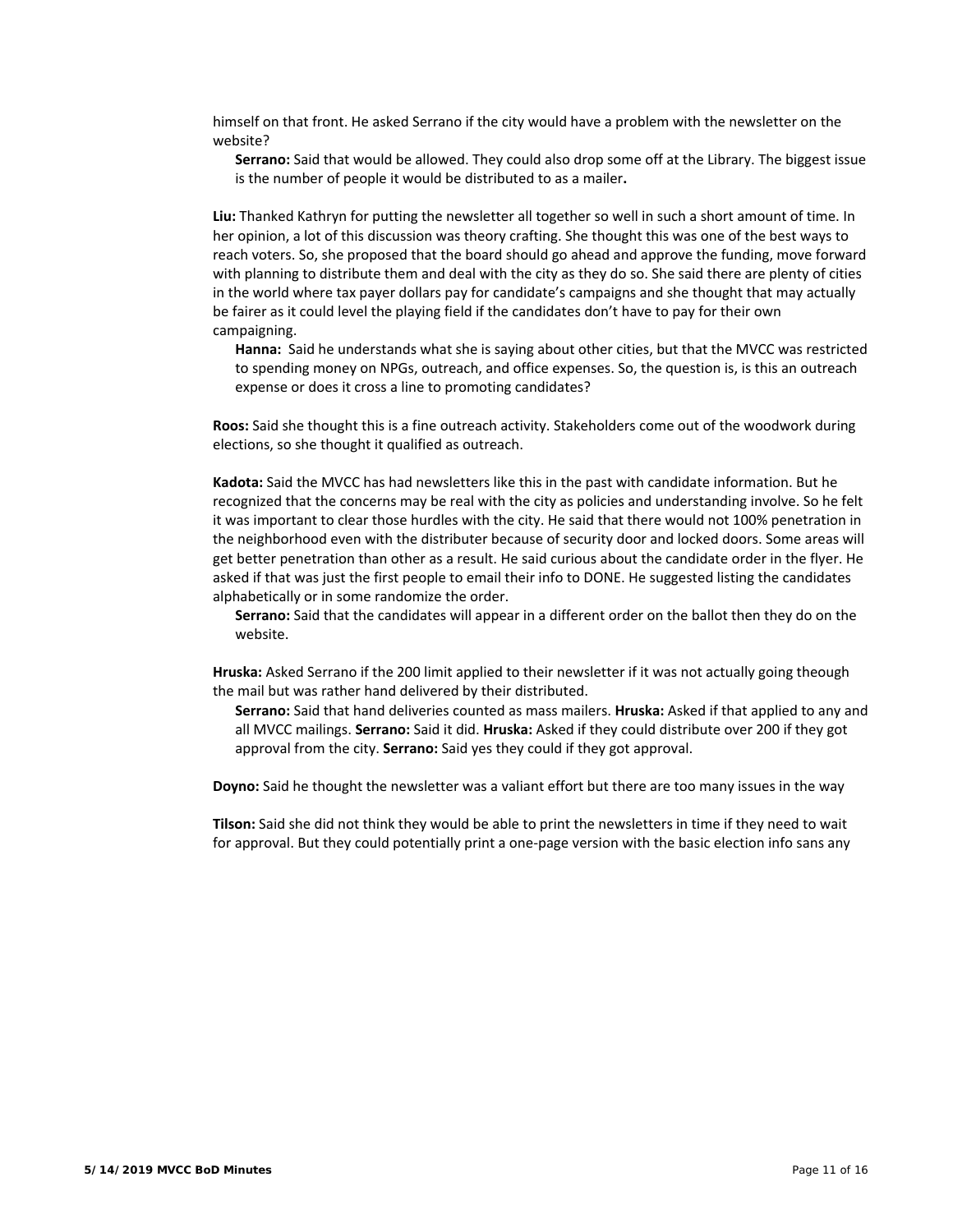candidate information. This would be less expensive; a two-sided version would be \$2,115 and a onesider would be \$2,000. They could print those while they wait on the city's decision

*Liu moved to approve the item. Tilson seconded.*

## *VOTE:*

**YES:** Tilson, Hruska, Kadota, Roos, Liu, Shure

**NO:** Doyno, Hanna

**ABSTAIN:** Elster, Alpern, Krupkin

*The motion passed with 6 yes votes.* 

**12.3. [FUNDING][Tilson] Art‐Walk Funding – Discussion and possible action regarding a Neighborhood Purpose Grant (NPG) application in the amount of \$500 for the Summer, 2019 Mar Vista Art Walk.** 

*Alpern moved to approve the item. Roos seconded.* 

*VOTE***:** 

**YES:** Tilson, Hruska, Kadota, Roos, Liu, Shure, Doyno, Elster, Alpern

**ABSTAIN:** Hanna, Krupkin

*The motion passed with 9 yes votes.* 

- **12.4. [FUNDING][Education, Arts, and Culture] NPG for Mobile Grafitti Yard Discussion and possible action regarding a Neighborhood Purpose Grant (NPG) application in the amount of \$500 to bring Mobile Graffiti Yard to the Mar Vista Kids & Craftz Festival.**
- **12.5. [FUNDING][Tilson] Miscellaneous Outreach Expenses Approval of an appropriation in the amount of \$500 for miscellaneous outreach expenses.**
- **12.6. [FUNDING][Tilson] Yearly Booth Rental Approval of an appropriation in the amount of \$1,200 for yearly booth rental at the Mar Vista Farmers' Market.**
- **12.7. [FUNDING][Tilson] Room Rental Approval of an appropriation in the amount of \$25 for room rental at the Winward School.**
- **12.8. [FUNDING][Doyno] Election Yard Signs Approval of an appropriation in the amount of \$500 to produce and distribute election yard signs in Spanish.**

 There was no time to hear the remaining consent calendar items before the meeting's hard stop at 9:30. It will be rescheduled for a future meeting.

## **13. Excluded Consent Items – Discussion and further action on items excluded from the Consent Calendar.**

 There was no time to hear this item before the meeting's hard stop at 9:30. It will be rescheduled for a future meeting.

## **14. Unfinished Business and General Orders –**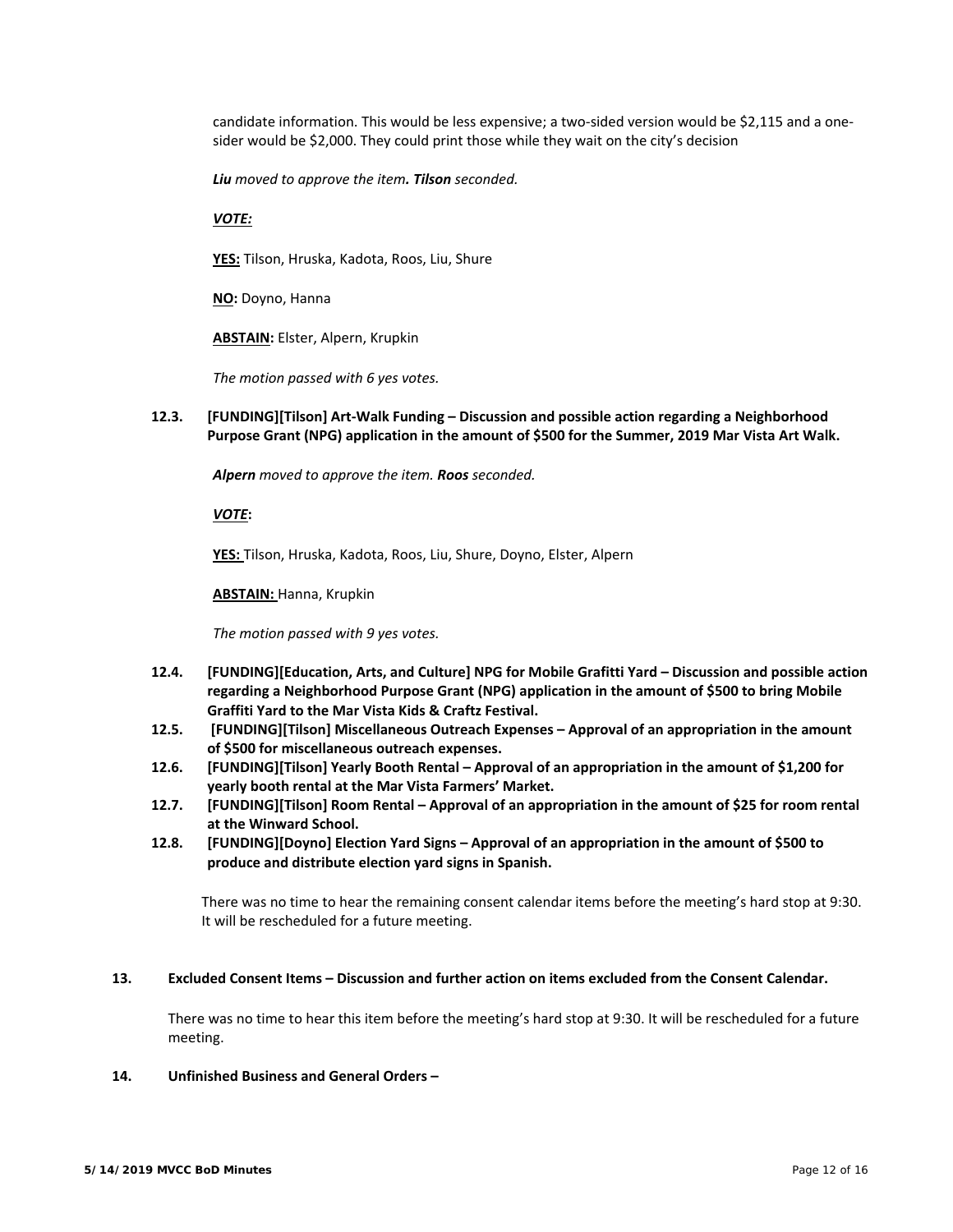**14.1. [POLICY][Great Streets] Independent Traffic Study – Discussion and possible action regarding an item ‐ requesting a community panel and an independent traffic study of the Venice Boulevard Great Street project ‐ amended at the 11/13/2018 BoD meeting and committed to the Great Streets Subcommittee** 

 There was no time to hear this item before the meeting's hard stop at 9:30. It will be rescheduled for a future meeting.

**14.2. [POLICY][Great Streets] ADA Evaluation of Venice Blvd. – Discussion and possible action regarding an item requesting an ADA evaluation of the Venice Blvd. project** 

 There was no time to hear this item before the meeting's hard stop at 9:30. It will be rescheduled for a future meeting.

## **15. New Business**

**15.1. [POLICY][Shure] Opposition to the Development at 12757, 12763, and 12767 Mitchell Avenue – Discussion and possible action regarding opposition to the development at Mitchell Avenue that would involve displacement of 27 families from rent‐stabilized units.** 

 **Shure:** Said that MVCC through the PLUM committee has received a permit application for an Ellis Act conversion at the site. The current 28 units are extremely affordable RSO rent stabilized housing. She said the current tenants are the most fragile of MVCC's stakeholders. They plan to convert the units into 28 market rate condo unit, for sale for 1.5 million each. The Ellis Act provides that no permit or entitlement for the Ellis Act may be granted by the Los Angeles Department of planning is the vacancy rate in the local planning area is 5% or lower. She confirmed with planning and Councilmember Bonin's office that vacancy rate in the area is currently 3.7%. The councilmember's office requests that they send a CIS as soon as possible to address this issues.

#### *Shure moved to approve the item. Alpern seconded.*

#### **Public Comment:**

 **Whittington:** Said she was Familiar with the buildings and that the people in them have been living there for a long time. She was in support of this motion and urged the MVCC to support it too.

#### **Board Comment:**

**Alpern:** Said that this is a no brainer – the MVCC can and should protect these people.

**Hanna:** Thanked Ms. Shure for her work. This sort of work is what the MVCC is about.

*With no objection, the motion was approved.* 

## **15.2. [POLICY][PLUM] Opposition to the development at Palms and Sepulveda – Discussion and possible action regarding a PLUM motion opposing the development at Palms and Sepulveda Blvds.**

 There was no time to hear this item before the meeting's hard stop at 9:30. It will be rescheduled for a future meeting.

**15.3. [POLICY][Parks & Open Space] Appeal Regarding the Rancho Park Drill Site – Discussion and possible action regarding an appeal regarding inspections at the Rancho Park Drill Site.**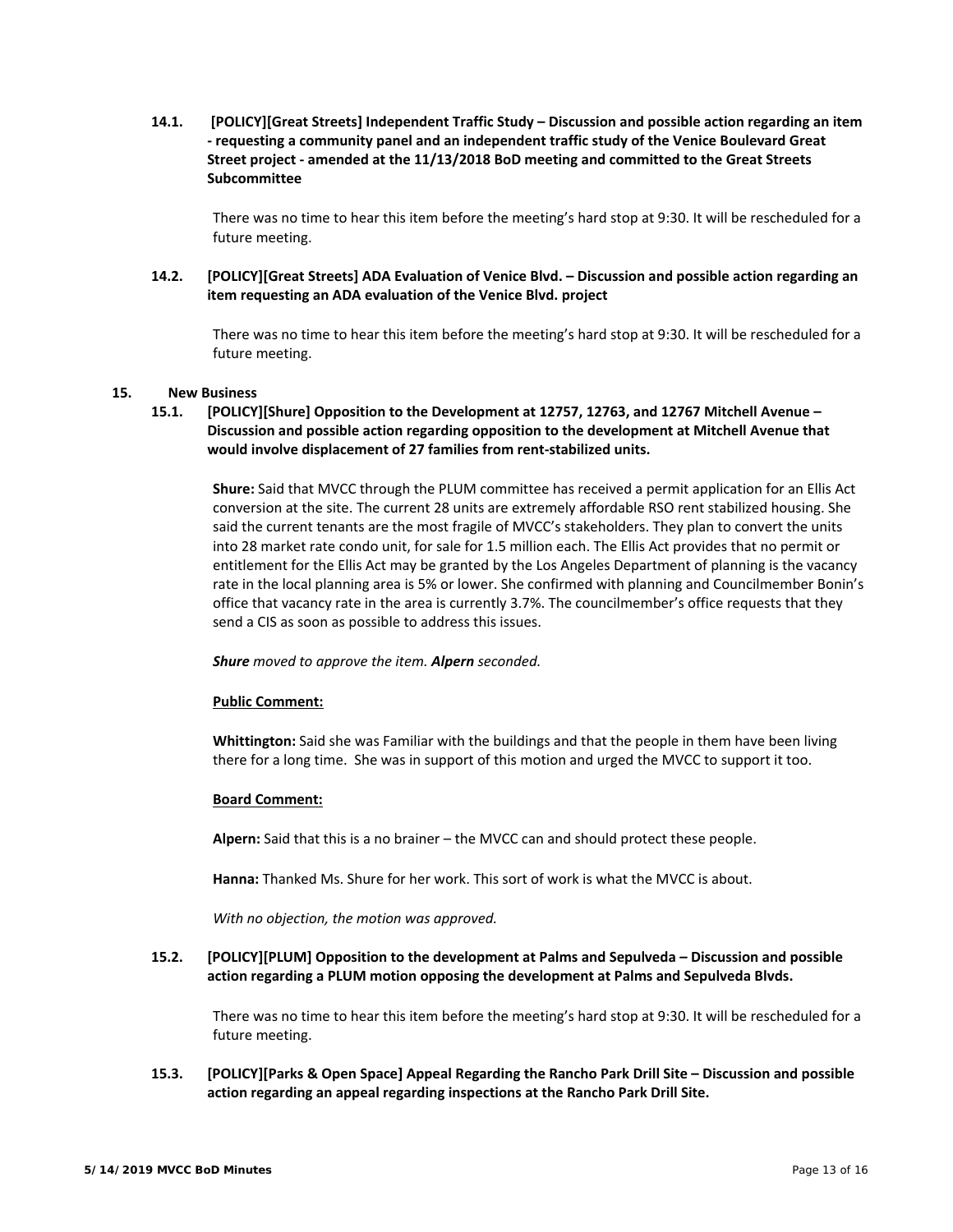**Roos:** There was a leak at the site in November of 2018. Coincidentally, this oil and gas drilling operation had not been scrutinized by the city in a long time. In 2017, 14 city departments had a wlak through that resulted in 50 violations on the site which the zoning department has been dealing with ever since. The zoning administrator has since allowed the operation to self‐report which the Parks & Open Space Committee disagrees with. She wanted to submit a relevant CIS and this letter to request that the city annually inspect the site to the zoning commission meeting on 5/15/19. They have issued their findings and they are in agreement with all. The zoning admin has allowed the operations to self report. Had a burner on prop with no permission. Being appealed to zoning commission. Asking for letter to request that city annually inspect the site. Will submit a CIS and will bring letter.

*Roos moved to approve the item. Shure seconded.* 

#### **Board Comment:**

 **Hanna:** Said he had no objection to the motion, but in terms of a letter, he did not think he would have to write letter because he was about to go on a trip to Denver in the morning the next day. Roos: Said she would write the letter that night after the MVCC meeting.

*Without objection the motion was approved.* 

# **15.4. [POLICY][Parks & Open Space] Coordination of Flood Protection and Mitigation – Discussion and possible action regarding a resolution requesting coordination between Los Angeles City, Los Angeles County, and the Army Corps of Engineers regarding flood protection effort.**

 **Roos:** Said the request for support was brought to the WRAC's PLUM committee regarding potential flooding from the LA river. A lot of studies indicate considerable amount of construction has been happening in flood plains. This is a request for a council file involving the Army Corps of Engineers working with the city on environmentally smart ways to make the flood plains safer.

*Alpern moved to approve the item. Hruska seconded.* 

*Without objection the motion was approved.* 

# **15.5. 15.5. [POLICY][Roos] Amendment to the Clean‐Energy Motion ‐ Discussion and possible action regarding an amendment to a motion passed at the 4/9/2019 Board of Directors' meeting supporting a 100% clean energy goal by 2030.**

 **Roos:** Said that they approved this request at the last board meetings. But the council file that is not actually happening, but there is a different council file that will come up to the correct committee meeting. The language of the letter has also been reworded to make the logic of the statement clearer

*Elster moved to approve the item. Doyno seconded.* 

#### **Board Comment:**

 **Hanna:** Said that there was a lot of discussion about this motion at the last meeting before the wording was ultimately approved. He sent out the letter as directed by the board passage. Chair rules it out of order. He said passage of this new motion would constitute of flipping the already approved prior motion, so *the chair ruled the new motion out of order*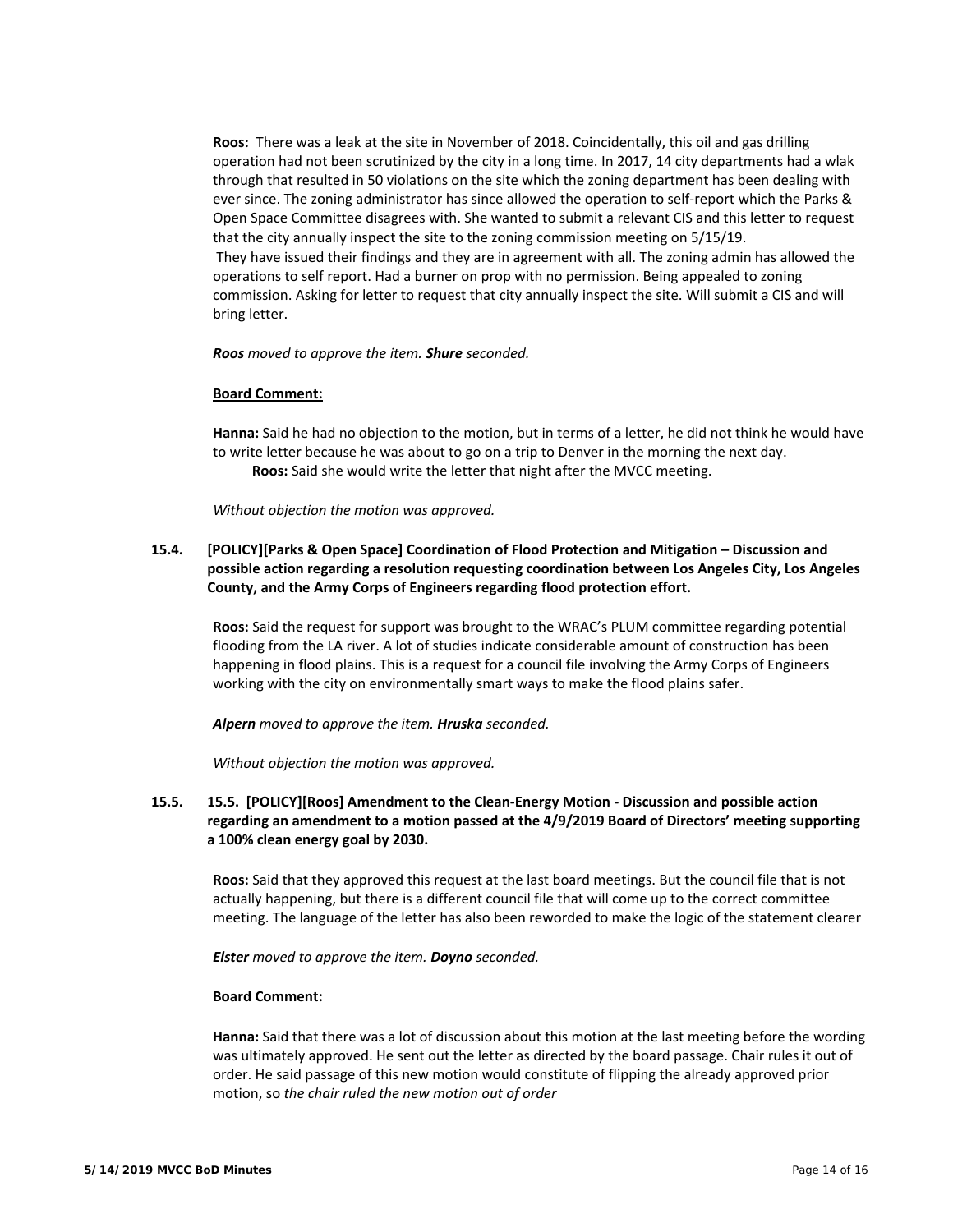**Roos:** Said the resolution at the last meeting was requested submitting a letter and the CISs. But the CISs were for the wrong council file, so it needs to be amended to include the proper council file.

*Roos moved to appeal the chair's ruling. Doyno seconded.* 

#### **Public Comment:**

 **Whittington:** Said this should have been taken care of in committee and that this was a waste of the public's time.

#### **Board Comment:**

 **Krupkin**: The wording of the letter was originally brought to the committee by Dan Kegel. in terms of language, there was an attempt to send the letter back to committee after it was approved because Roos wanted the wording revisited again. She said she understood that it was grammatically unattractive to Roos, but Krupkin felt it was time to move on from this.

 **Doyno**: He said that this was a simple correction for them to move and that they should move forward on it.

**Roos:** Said that Dan Kegel also brought the issue with the wrong council file to their attention.

 **Tilson:** Asked if the motion is just to send the letter to the correct council file? Sending it to the correct person. **Kadota:** Said that was correct, in addition to cleaning up some of the language in the letter.

**Krupkin**: Wanted to clarify that this motion does not go back to committee.

#### *VOTE TO REVERSE THE CHAIR'S RULING***:**

*With 7 yes votes, the Chair's ruling was reversed.* 

*Kadota moved to call the question.* 

*With no objections the question was called.* 

#### *VOTE ON THE AMENDMENT MOTION:*

**YES:** Alpern, Liu, Roos, Kadota, Shure, Elster, Tilson, Doyno, Krupkin

**ABSTAIN:** Hanna, Hruska.

*With 9 yes votes the amendment motion passed.*

#### **16. Adjournment**

*Hruska moved to adjourn. Alpern seconded. Without objection the meeting was adjourned at 9:30 pm.* 

*<sup>\*</sup>  PUBLIC INPUT AT NEIGHBORHOOD COUNCIL MEETINGS – The public is requested to fill out a "Speaker Card" to address the Board on any agenda item before the Board takes an action on an item. Comments*  from the public on agenda items will be heard only when the respective item is being considered. Comments from the public on other matters not appearing on the agenda that are within the Board's jurisdiction will be heard during the General Public Comment period. Please note that under the Brown Act, the Board is prevented from acting on a matter that you bring to its attention during the General